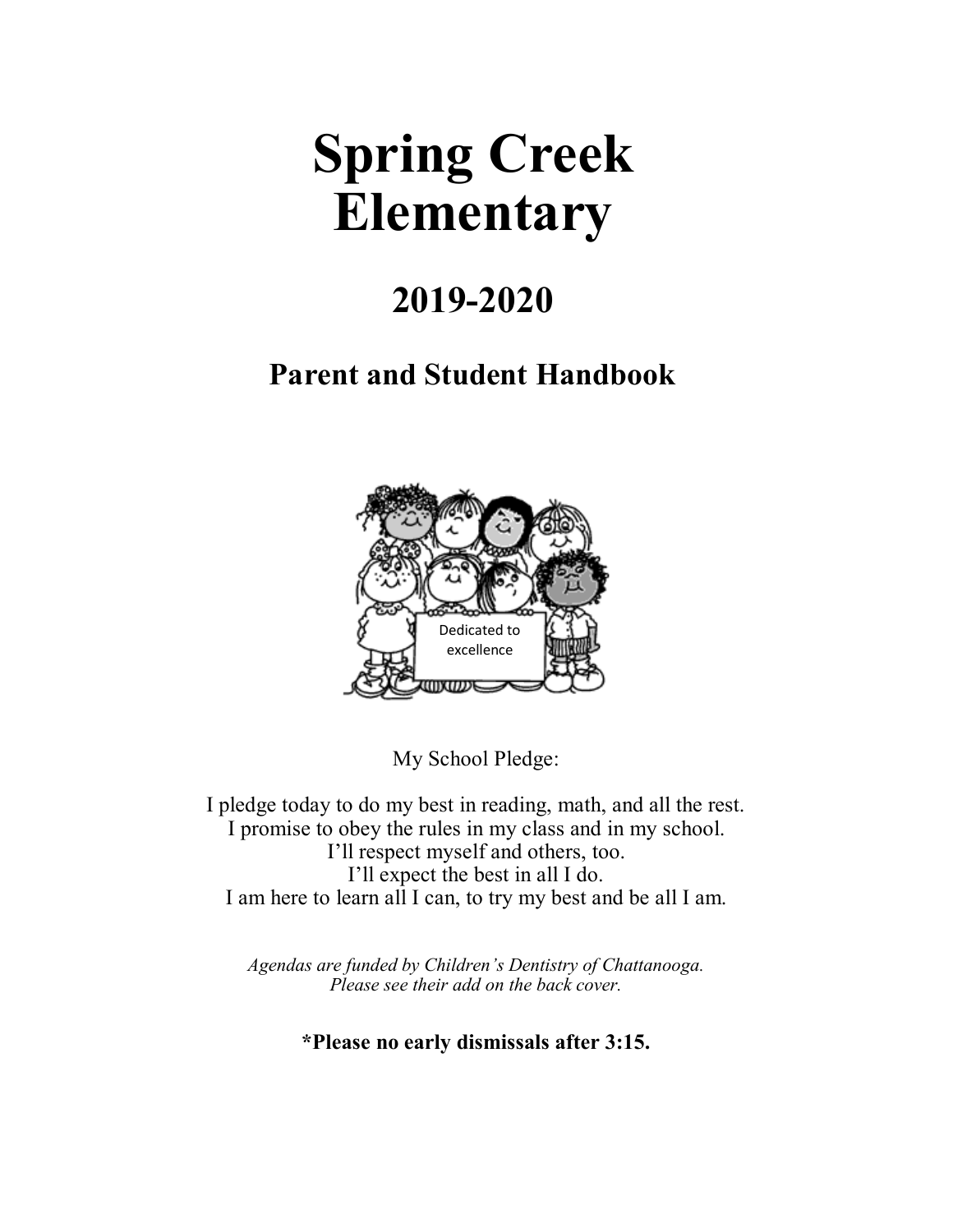## **WELCOME**

Welcome to Spring Creek Elementary, located in the Missionary Ridge learning community. The faculty and staff at Spring Creek look forward to the opportunity to get to know you and your family during this school year. We invite you to take an active role in our school.

This handbook is designed to give you important information concerning procedures, expectations, routines, and policies. It is a quick reference about several topics of interest to you. It will help to explain our instructional program and school activities. This information will also answer questions about arrival, dismissal, absences, and discipline.

Take time to share this information with your family members, so they can become aware of the many opportunities, educational offerings and challenging experiences you will encounter this school year.

Spring Creek Elementary, **a Title I school, is committed to excellence**. We are dedicated to making our school an outstanding educational academy by supporting our students and their families. The staff and I wish you a productive and successful school year.

Mrs. Kristy Dillard, Principal

## **TELEPHONE NUMBERS**

#### **Office (423) 855-6138**

Fax (423) 855-6150

Cafeteria (423) 855-6140

**SACC (423) 855-6165**

#### **OFFICE HOURS**

8:45 A.M.—4:15 P.M.

## **HOMEWORK HOTLINE**

#### **Hamilton County Department Of Education**

423-498-7020

## **www.hcde.org**

#### **CHARACTER EDUCATION TRAITS**

| Respect         |
|-----------------|
| Responsibility  |
| Perseverance    |
| Caring          |
| Self-Discipline |
| Citizenship     |
| Honesty         |
| Courage         |
| Fairness        |
|                 |

## **MISSION STATEMENT**

Spring Creek Elementary School is dedicated to excellence. We are committed to providing a learning environment that will allow all students to become productive citizens who are academically advanced. The vision of Spring Creek Elementary School is to be and do our best, therefore, becoming a high performing school by providing a rigorous learning environment for all students.

#### **My School Pledge:**

I pledge today to do my best in reading, math, and all the rest. I promise to obey the rules in my class and in my school. I'll respect myself and others, too. I'll expect the best in all I do. I am here to learn all I can, to try my best and be all I am.

## **CURRICULUM**

## **Philosophy and Objectives**

Recognizing our responsibility to provide each new generation with adequate skills to be independent and to be gainfully employed in an enriched learning environment which is conducive to the educational process. The Hamilton County Department of Education curriculum is designed to meet the following objectives for our students:

- To demonstrate competency in fundamentals of learning and communication
- To develop skills and attitudes which facilitate life-long learning
- To attain sufficient information to realize life goals
- To understand principles, habits and attitudes conducive to good physical and mental health
- To establish and maintain satisfactory relationships with others
- To practice the basic requirements of responsible citizenship
- To develop competence in the use of natural resources and in the maintenance of ecological balance
- To acquire career information and economic competence
- To appreciate cultural and aesthetic values
- To be aware of increasing interdependence among the peoples and nations of the work
- To maintain a high degree of intellectual curiosity
- To acquire the intellectual and social skills which enable each individual to live in world that accepts full inclusion of people with disabilities, and those with ethnic and racial differences
- To implement the goals of the Superintendent and Hamilton County School Board

## **CURRICULUM DESIGN**

The curriculum shall consist of the programs listed in the State Rules, Regulations and Minimum Standards. These courses have been approved by the State Commissioner of Education, the Superintendent, and the Hamilton County Board of Education. TN Ready, and Hamilton County Content Standards will make up the performance network to ensure competence for all students.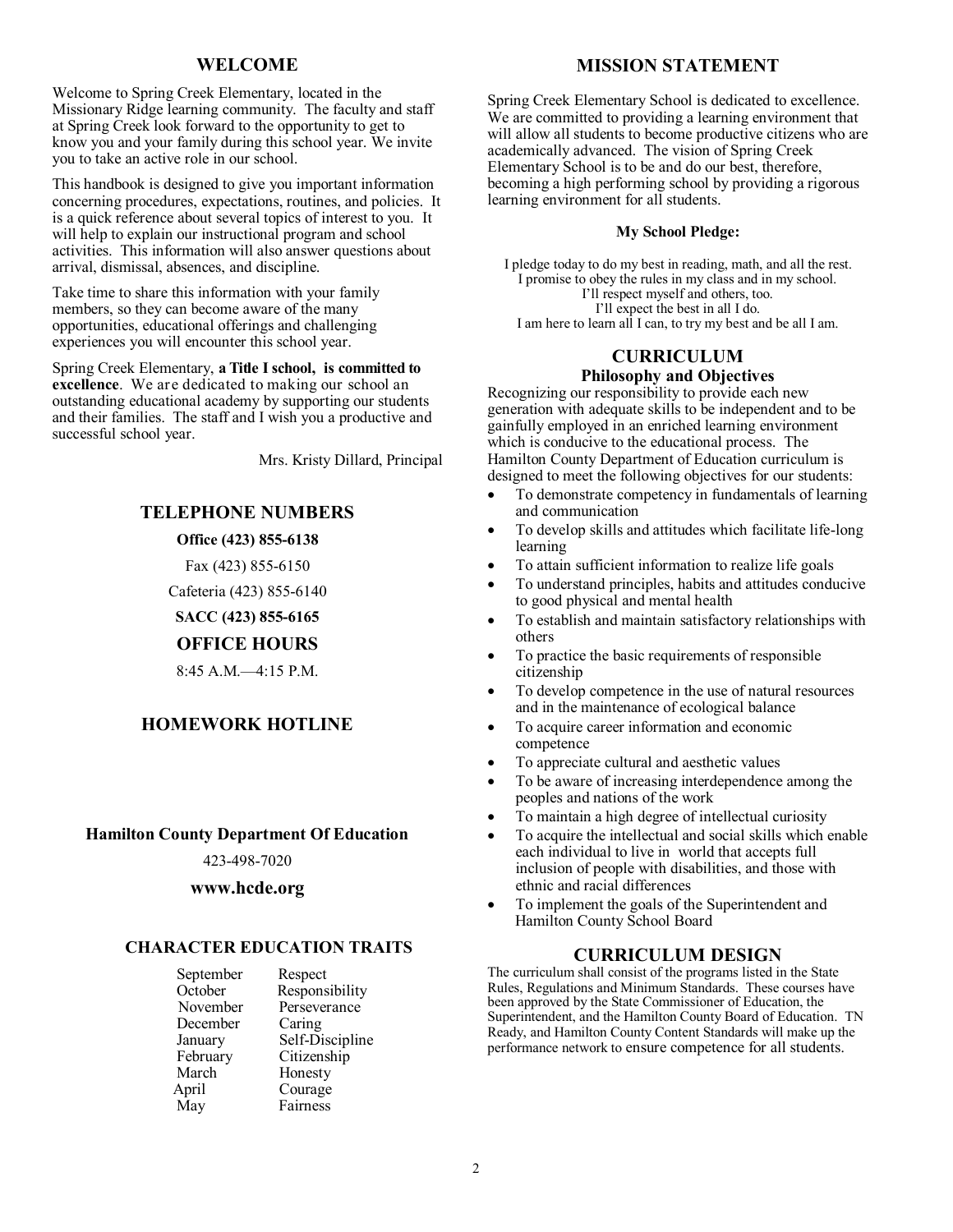## **ADMISSIONS**

- Certified Birth Certificates are required of all students new in the school system. An official birth certificate must be presented at the time of enrollment. Students must be enrolled under the full legal name of the student.
- Immunization Record All students must have a complete record of immunizations; a Tennessee certificate of immunizations can be obtained from your medical provider.
- Physical Examination Students enrolling in Hamilton County Schools for the first time must present a recent physical examination (no earlier than January 1st of the year of enrollment) by a physician. This may be documented on the bottom of the immunization record (health examination).
- Social Security Card A copy of the student's social security card is needed for enrollment.
- *New kindergarten students must be five (5) years old on or before August 15, of the school year in which they are enrolling. New first grade students must have completed a kindergarten program certified by the State of Tennessee.*
- Two proofs of residence must be provided. Examples are title, registration, or bill of sale of property and expenses for the past 30-60 days residing at current address, rent/mortgage, utility expenses.
- Court Order: If there are any court orders concerning the custody, care, and educational decisions of a student, a copy of any court orders or restraining order must be kept on file in the school office.

#### **NON-RESIDENT STUDENTS**

**Falsifying an address for a child to enroll in an out-ofzone school will not be permitted**. The parent/guardian will be notified and the child will be unenrolled five days from the date of notice.

#### **ARRIVAL/DEPARTURE**

**Students are not supervised when arriving before 8:15 a.m. or after 4:00 p.m. unless the student is part of the School Age Child Care program. Children who arrive before 8:15 a.m. or remain at school after 4:00 p.m. are considered neglected with no adult supervision and will be placed in the SACC program at the parent/ guardian's expense. If a child is not registered for the SACC program and a contact can not be made Local authorities may be called .**

#### **Parking**

Any time your visit requires you to leave your car please park in a designated parking spot. Do Not park in the bus lane along the sidewalk in the front of the building. This lane must be kept clear for buses or emergency vehicles. Do Not park in a handicapped parking spot unless you have the appropriate license plate and tag.

## **CONFERENCES, OBSERVATIONS AND VISITORS**

Only when a child feels there is understanding, appreciation, and active cooperation between home and school can he or she do his or her best in their school work. Through conferences, parents and teachers gain better insight into the child's needs, interests, potential, and growth, as well as, any particular difficulties he/she may have. Conference days are set aside during the school year. Notification will be sent home regarding conference appointments. Parent/teacher conferences must be scheduled so as not to conflict with the teacher's instruction time. If a date other than those designated is necessary, please send a note to your child's teacher or call the school and request your child's teacher and/or principal set a date and time that will accommodate all parties. School personnel will contact you as soon as possible. This permits time for all parties involved to organize thoughts and any necessary documents to make the conference more beneficial to all concerned.

Parent involvement is strongly encouraged at Spring Creek. When parents ask to visit classrooms, the following guidelines have been established to minimize distractions and to maximize student learning:

- Approval must be obtained from the Principal or Principal Designee.
- **Parents must obtain a pass in the office before entering any other areas of the building. Photo Identification is required to obtain a pass.**
- In order to minimize distraction, parents are requested to do the following when visiting a classroom:
	- Sit in the back of the room, away from students \* Refrain from interrupting instruction by talking to a student, teacher, student teacher, assistant, interpreter, or other school personnel

Visitors are always welcomed at Spring Creek. However, because class time is so valuable, it is necessary to follow a few reasonable guidelines to avoid the interruption of instructional time for our teachers and students. **All visitors must sign-in at the office and obtain a visitor's pass which must be worn to ensure the safety of our children and staff.**

If the pass is not visible, our personnel will consider you a trespasser and further steps will be taken to notify the police department This procedure is important for the safety of all and being accountable by knowing who is in our building in case of any emergencies. Parents and visitors may not go directly to classrooms or meet with a teacher without a set conference date and time. Teacher's on duty in the mornings or afternoons are responsible for students in their area and interruptions distract from their assigned duty. Forgotten lunch boxes or homework, class snacks or treats, notes for a teacher, etc. should be left with the office personnel who will make sure these items are given to your child's teacher or other indicated personnel. Siblings are welcomed to visit during special programs, plays, Open House, etc. and should not attend regular class activities such as classroom parties, or field trips.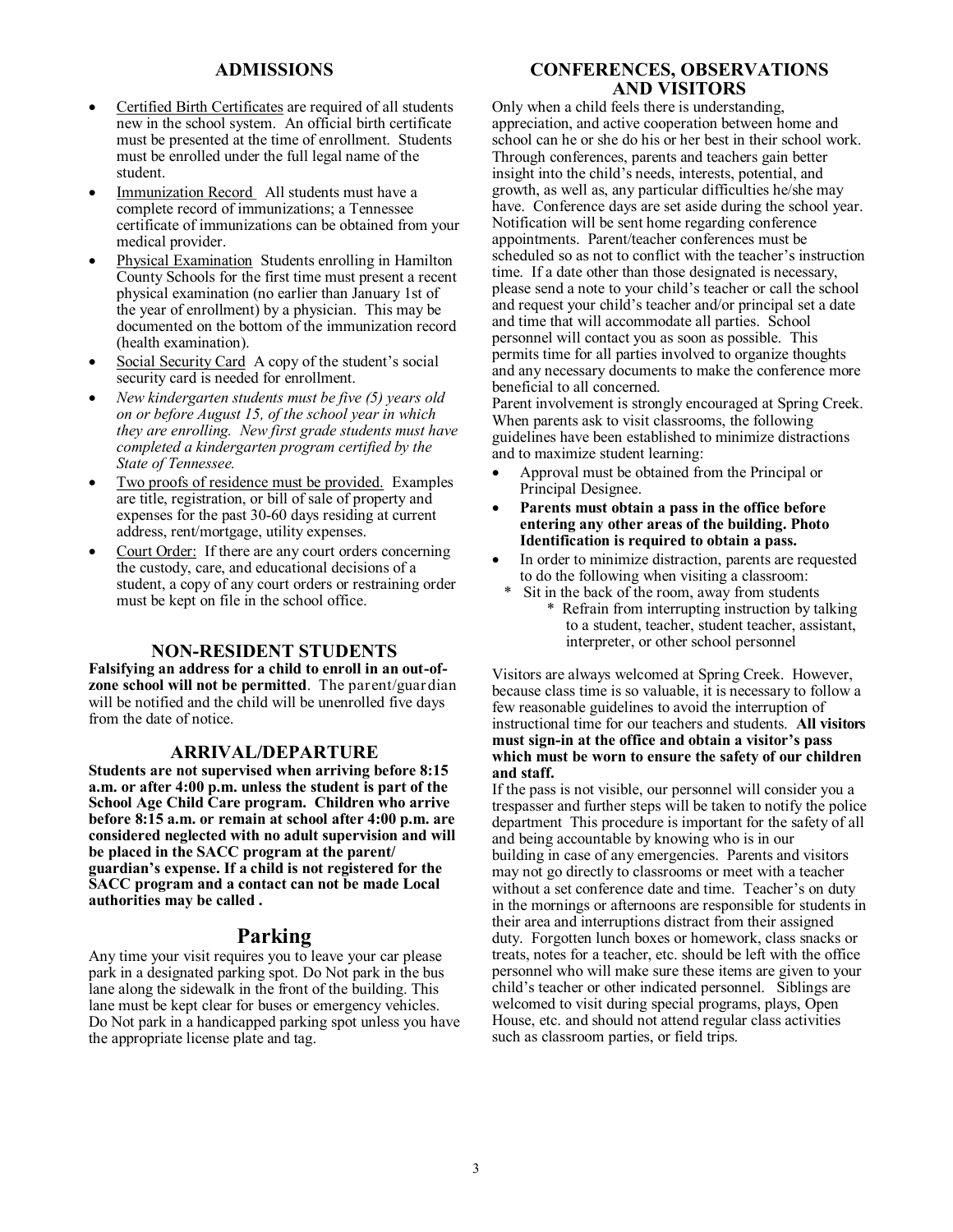## **RETENTION**

Any student with a majority of unsatisfactory grades in basic areas—math, reading, English, social studies, spelling and science—will be in danger of having to repeat the current grade. Each student will be dealt with as an individual. Parents will be informed of concerns and encouraged to take an active role in planning strategies to alleviate problems at an early stage.

The final decision will be made by the principal with teacher input.

## **HOMEWORK**

Homework is important. It is an extension of the learning that takes place in school. Homework can provide practice that reinforce classroom learning and can provide opportunities for independent study, research and creative thinking. Parents can help their children by arranging a quiet comfortable place for the student to work and by seeing that assignments are complete. Each student will have an Agenda mate. Parents will be required to sign daily.

#### **ACCIDENTS/INJURIES**

All accidents/injuries occurring on the way to school, at school or on the way home should be reported to the school office immediately. This includes students, teachers and patrons. Parents will be notified in case of accidents/ injuries.

#### **HEAD LICE**

Please check your child's head occasionally for nits or head lice. Any student with nits or lice must be treated with recommended shampoo. If a student has been diagnosed as having head lice, the parent will be contacted at once, requesting the child to be taken home for treatment. All lice and nits must be completely removed from the hair before returning to school. Proof of treatment is required before a student may return to school.

## **TELEPHONE**

The telephone at Spring Creek Elementary is a business phone and is not to be used to make arrangements to go home with friends. These plans are to be made at home, not at school. Such calls will not be made. Students will not be allowed to go home any way other than what you direct unless we have a note signed by the parent/guardian. This goes for scout meetings, car pool changes or bus changes.

Students are not allowed to use the telephone without written permission from the teacher to the office. A message can be delivered to your child by phoning the office Please keep this to a minimum.

We do not interrupt (unless the call is an emergency) the learning environment by calling teachers to the phone. Messages taken by office personnel will be placed in the appropriate mailbox; we cannot guarantee that your message will be read by a particular individual before the end of the school day. Personnel will be asked to return calls at their earliest convenience.

## **CLASS TREATS**

The Hamilton County Department of Education has approved two parties a year for our students. One in December before winter break and the other in February for Valentine's Day. Teachers may elect to reward their students for any number of reasons, (i.e.: good behavior, all students turning in homework, no absences for an extended period of time), with popcorn, ice cream, movies or even a pizza celebration.

For your child's birthday, please make arrangements with their teacher if you would like to bring refreshments for the class. These refreshments will be served during the class recess time or lunch. Please leave refreshments with office personnel for delivery to the teacher. Parents and family are encouraged not to attend classroom birthday celebrations. **Clowns, flowers and balloon bouquets** are not permitted in the classrooms and delivery should be to the student's home. **Invitations to private birthday parties may be distributed in the classroom only if the entire class is**  invited. When only a portion of the class is involved, however, invitations should be mailed from home to avoid issues of inclusion/exclusion at school. Due to privacy issues, the office staff cannot release names and/or addresses of our students.

## **FIRST AID/MEDICATIONS-PRESCRIPTION MEDICATIONS ONLY**

In case of illness or accident, parents will be contacted. Please include at least two current emergency phone numbers other than the parents' numbers on the student emergency card. Often a parent must be contacted in the work place. Parents are encouraged to respond as soon as possible. Medications should be limited to those required during school hours and necessary to maintain the child in school. Any child who is required to take medication during the school day must comply with the Hamilton County Department of Education Board medication Policy regulations. Please see *Authorization to Administer Medication* form for policy.

FOR THE SAFETY OF ALL STUDENTS, **NEVER** SEND MEDICATION BY THE STUDENT. PARENTS ARE ASKED TO LEAVE PRESCRIPTION BOTTLES WITH THE SCHOOL NURSE OR OFFICE PERSONNEL.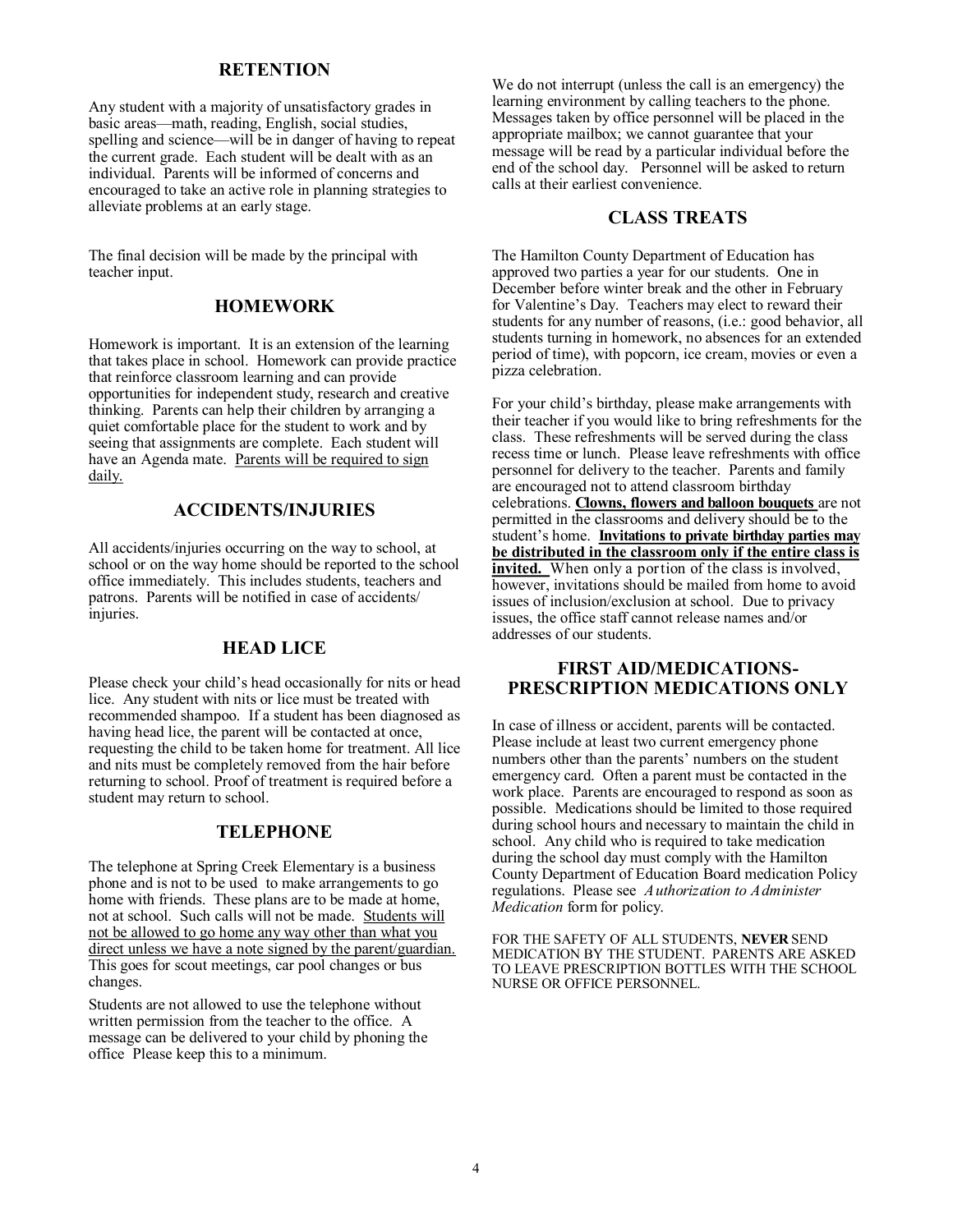## Spring Creek Elementary

## DRESS CODE for 2019-2020

The major purpose of our school is to provide an atmosphere conducive to learning. Although there may be a difference of opinion as to what constitutes appropriate dress, the final decision will rest with the Principal or designee. Dress code is subject to revision.

| <b>SHOES</b>                          | Socks and Tennis Shoes/Sneakers are to be worn at all times. These may be lace-up or<br>Velcro. No other types of shoes are acceptable. All students participate in Physical<br>Education P.E. Tennis Shoes/Sneakers are necessary for safety.                                                                   |  |  |
|---------------------------------------|------------------------------------------------------------------------------------------------------------------------------------------------------------------------------------------------------------------------------------------------------------------------------------------------------------------|--|--|
| <b>CAPS/HATS</b>                      | No hats/caps, scarves or head coverings are allowed inside the building.<br>Religion would be an exception.                                                                                                                                                                                                      |  |  |
| <b>PANTS</b>                          | Pants must be solid color, navy, tan (khaki) or black. No jeans. If pants have<br>Belt loops, a belt must be worn. Pants must be hemmed. No pants with splits,<br>tears or holes are allowed. Leggings are not to be worn as pants.                                                                              |  |  |
| <b>SHORTS/ SKIRTS</b>                 | Shorts and skirts can be worn but must be navy, tan (khaki) or black, finger-tip<br>or knee length. Shorts or leggings may be worn <b>under</b> skirts.                                                                                                                                                          |  |  |
| <b>SHIRTS</b>                         | Golf or Polo style shirts are the only shirts allowed for students. These shirts<br>must have a collar and buttons at the neck and must be size appropriate. A<br>turtleneck or long-sleeve T-shirt may be worn under the golf/polo shirt.                                                                       |  |  |
|                                       | No writing or pictures are allowed on the shirts with the exception of a very<br>small name brand emblem, no larger than quarter, on one side at chest level.                                                                                                                                                    |  |  |
|                                       | All shirts must be long enough to be easily tucked and must stay tucked at<br>all times. Spring Creek T-shirts will be permitted.                                                                                                                                                                                |  |  |
| <b>SWEATERS</b>                       | Solid color button-up Cardigan, crew/V-neck sweaters or school purchased<br>Spring Creek hoodies may be worn for cold weather or air-<br>Conditioner comfort. Coats, Jackets, fleece, or wind-breakers may be worn to<br>school, but must be removed upon entering the classroom at the beginning of<br>the day. |  |  |
| <b>HAIR/MAKE-UP</b><br><b>JEWELRY</b> | Visible piercing must be confined to the ears only. No large hoops or dangles.<br>Hair must not disrupt the educational process in any way.<br>Hair must not be distracting in color. No make-up.<br>No visible body art, temporary tattoos, tattoos, or drawings are permitted.                                 |  |  |

**The administration reserves the right to add to or delete from the above code in order to maintain a safe and orderly educational environment. In the event of heating or cooling problems, the administration reserves the right to alter the dress code.**

**\*\*\* The school will occasionally have "dress down" days, but that will be determined by administration.**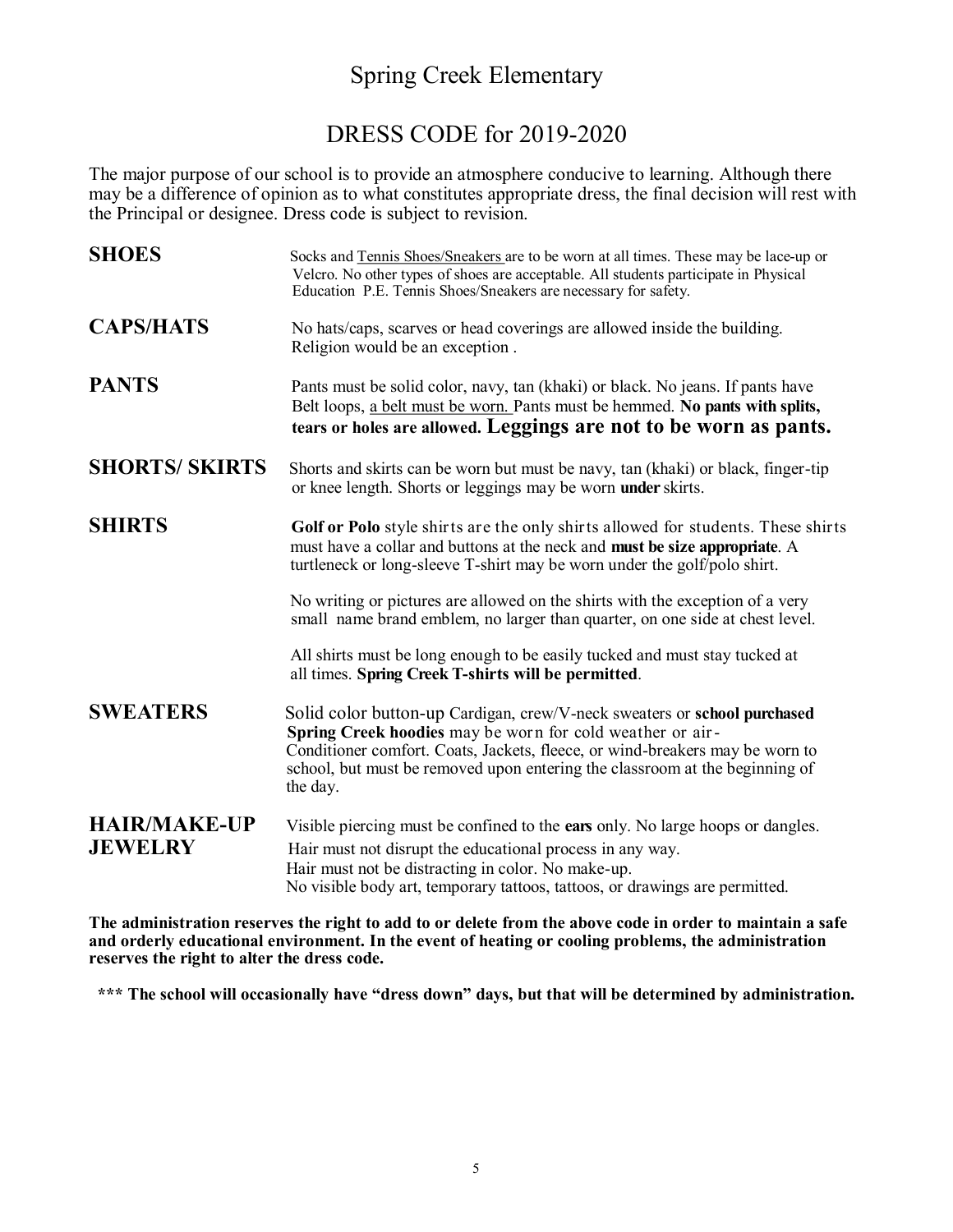#### **PARENT/TEACHER ASSOCIATION**

PTA is made up of people strongly motivated to help the school. We are very fortunate to have this dedicated group working not only for Spring Creek Elementary but for better education throughout the Hamilton County community. PTA is an integral part of the school. We encourage participation in this valuable asset to our school community. More information will follow concerning membership and meetings.

*"As a PTA member, you drive home more than kids. You drive home your concerns about their future. You're doing more for your kids than you know." PTA*

#### **MORNING ARRIVAL**

Buses will unload in the designated bus zone in the front of the building. **Students will not enter the building until 8:15 A.M.** under the direction of the duty teacher. When entering, students will proceed to the right hallway past the Library and enter the cafeteria through the second set of doors on the left. Students who will be going through the breakfast line will follow directions from the duty teacher. Students not eating breakfast will report to the designated areas. Car riders will enter in the back of the building. Students will enter on the left of the portico and proceed to the cafeteria for breakfast or to their designed areas. Students must be in the breakfast line by 8:40 A.M, no student will be served after that time. These procedures are subject to change as necessary to accommodate a timely dismissal to classes. Parents will be notified when changes are necessary.

**Parents, please remember our policy is not to accompany students to the cafeteria or classroom. We are teaching our students to be responsible and independent learners**.

#### **AFTERNOON DISMISSALS**

Bus riders will be dismissed to the front of the building as buses arrive in the afternoon. Walkers and van riders will be called to their designated areas at the appropriate times. Car riders, along with a grade level teacher, will proceed to the back portico when dismissed and be seated in grade level areas. Once personnel is confident that no student is standing in the loading area, cars will advance in order to continue with loading the remaining students. Parents are discouraged from motioning for students to come to their cars as safety is our utmost concern during this time. Parents are also discouraged from playing loud music and/ or getting out of their cars while in the car rider line during dismissal. Personnel will load cars as quickly as possible but the safety of our students will, as always, come first. We encourage our parents to **not arrive for afternoon dismissal until after 3:30 P.M. as the driveway gates will not be opened until that time** because of classes on the playground and P.E. classes on the back driveway. We appreciate your assistance in this procedure. Parents will be

notified of any changes we see that may be necessary in order to dismiss students in a timely manner. **Children who remain at school after 4:00 p.m. are considered neglected with no adult supervision and will be placed in the SACC program at the parent/ guardian's expense. If a child is not registered for the SACC program and a contact can not be made Local authorities may be called .**

#### **SCHOOL AGE CHILD CARE (SACC)**

Before and after school child care is available to school age students (K-5) and only to students who attend Spring Creek Elementary. There is a registration fee and a charge for morning and afternoon care. The SACC program is open from 6:00 until 8:20 A.M. and 4:00 until 6:00 P.M. This program is usually available on certain holidays, inservice days, fall and spring breaks and under certain conditions during inclement weather. Please contact the SACC Director at **855-6165**.

**EMERGENCY SCHOOL CLOSINGS We will use normal procedure for dismissal of students. We will also send a School Messenger call; therefore, it is imperative that contact telephone numbers are current.** Parents/guardians should listen to the radio and/or television for announcements regarding school closings.

### **REPORT CARDS/PROGRESS REPORTS**

Report cards will be sent home four (4) times during the school year. Parents should review, sign and return the report cards to your child's teacher by the next school day. Progress reports will be sent home midway through each grading period. The dates for report cards and progress reports are indicated on the school calendar at the front of this handbook. The grading scale will be as follows:

| $A$ 93-100 | D $70-74$                     |
|------------|-------------------------------|
| B 85-92    | 69 or below                   |
| C 75-84    | Incomplete-must be removed by |

the end of the next grading period.

Star/Honor Roll for 3rd — 5th grade will be awarded as follows: Star Roll —All A's, no N's or U's on report card; Honor Roll—A's and B's, no N's or U's on report card

3rd, 4th and 5th grade report grades may be viewed any time on-line through Parent Portal. Log-in information will be sent home at the beginning of each school year.

Quarterly awards will also be issued for Most Improved and Perfect Attendance—here everyday on time. Academic Achievement will be issued to students in Kindergarten— 2nd grade for 3's or 4's, no N's or U's on report card; .

#### **TEXTBOOKS, SUPPLY FEES**

School textbooks and some workbooks are furnished by the Hamilton County Department of Education. Students are responsible for any lost or damaged books, including library books. The supply fee of **\$TBA** is used to purchase additional materials, workbooks, manipulatives and instructional materials for your child's use as listed on the Supply List provided by your teacher. We encourage you to pay this fee as soon as possible the first week of school.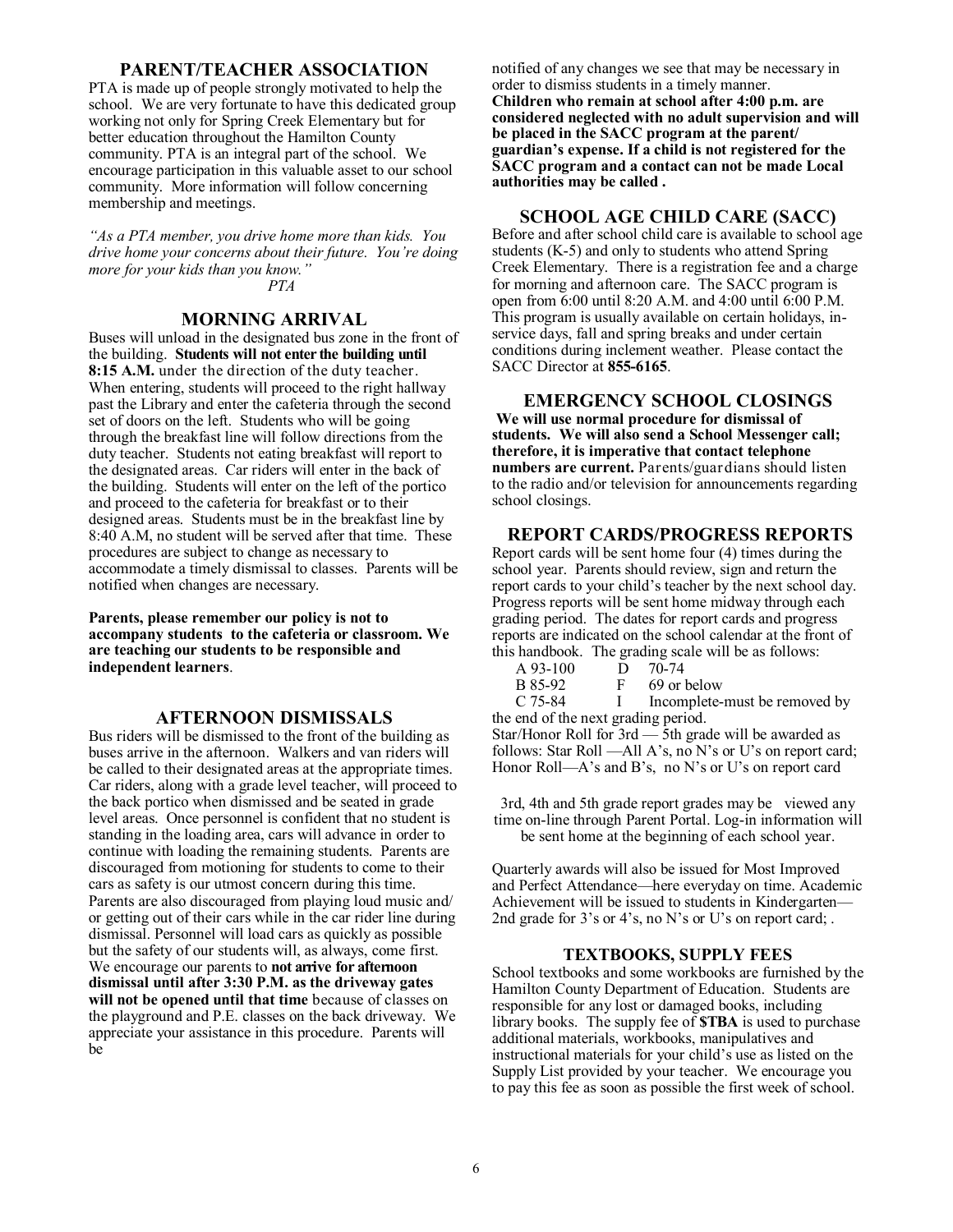Of course you may choose to pay the fee in increments if this results in a financial hardship, please discuss arrangements with your child's teacher. These materials greatly enhance your child's learning process; however, these are not funded by the Department of Education.

#### **STUDENT CONDUCT**

Good behavior is essential to a positive learning environment. Although the State of Tennessee permits the administering of corporal punishment (paddling), Spring Creek Elementary has chosen to contact the parent or guardian and request the immediate intervention of their authority in lieu of paddling. Our faculty established a discipline policy requiring students to practice self-control, respect the personal space of others, and adhere to classroom rules. All students are expected to conduct themselves in a manner that is respectful to adults and other students, and adhere to the Spring Creek Elementary Discipline Code:

- Students are encouraged not to bring cell phones, games, toys or other technology devices to school. However, if brought to school, it must remain unused and unseen at all times while at school. If a such device is brought to school, used and/or seen it will be taken up and kept in the Main office until a parent comes to retrieve it. **If special circumstances allow for such items to be brought to school parents will be notified in advance.** The school is NOT responsible for lost, stolen or damaged items.
- Directions from school personnel will be respected and followed.
- Students are expected to keep hands, feet, and objects to themselves.
- Students must walk quietly in the school building.
- School property shall be treated with care.
- Interference which restricts teachers from instructing and keeps students from learning will not be tolerated.

When students are referred to the principal, a discipline report will document the incident. In extreme incidences a report will be sent to the parents outlining disciplinary actions taken. Students will always be given the opportunity to explain their situation. *A complete copy of Hamilton County Department of Education Board Policies is available online at www.hcde.org*.

### **STUDENT SUSPENSION AND DISCIPLINE POLICIES**

#### *Any threat, including cyber threat to do harm to another student or School employee or self will be taken seriously by the school Administration.*

The Hamilton County Department of Education Code of Acceptable behavior and discipline conforms to Federal and Tennessee State law and Hamilton County School board Policy.

A student may be suspended if he/she:

 Willfully and continually refuses to cooperate with school or classroom procedures and thereby causes frequent or continued disruptions for other members of the class

- Immoral or disreputable conduct or vulgar or profane language, violence or threatened violence against the person of any personnel attending or assigned to the school (including fighting or other offensive physical contact)
- Or if behavior is dangerous to the school communitydrugs, alcohol, firearms, knives, fighting, verbal abuse, etc.
- Willful or malicious damage to real or personal property of the school (parents/guardian of a student under eighteen years shall be responsible for all damage intentionally, willfully, or negligently inflicted on school property by the student), or the property of any person attending or assigned to any other school
- Inciting, advertising, or counseling others to engage in any of the acts listed above
- Marking, defacing, or destroying school property; possession of a knife or other edged weapon(s), or any other weapon as defined in TCA 39-17-1301, on school property, a school bus, or at any school event or activity; possession of a chemical, such as tear gas or mace, which has the capacity to injure or make an individual defenseless
- Assaulting a school administrator, teacher or other school personnel with vulgar obscene or threatening language
- Unlawful use or possession of any illegal or prescription drug or drug paraphernalia on school property, a school bus, or at any school event or activity; use, sale or possession of alcohol on school property, a school bus, or at any school event or activity, and any other conduct, prejudicial to good order or discipline in the school

The principal is authorized to suspend a pupil from attendance at school, including sponsored activities, both at school and away from the school campus, or from riding the school bus, for good and sufficient reasons. The suspension may be for a specific number of days or "pending a parent conference". In addition, a policy report may be filed with the local police department when a violation of the law has been committed.

## **"ZERO TOLERANCE" OFFENSES**

Long-Term Suspension of More than Ten (10) days

- Possession of weapons on school property, a school bus or at school sponsored events—-*If the weapon is a firearm or an explosive, incendiary or poison gas device, any student who is found to have violated this policy shall be expelled for a period of not less than one (1) calendar year.*
- Unlawful possession, use or sale or narcotics, stimulant drugs or drug paraphernalia; this includes prescription, non-prescription and "look-alike" drugs on school property, a school bus or at school sponsored events—*-A student having unlawful possession, using or selling a narcotic or stimulant drug or drug paraphernalia on school property, a school bus or at a school sponsored event or activity shall be reported to local law enforcement officials and shall be expelled for a period of not less than one (1) calendar year. This includes marijuana.*

 $\bullet$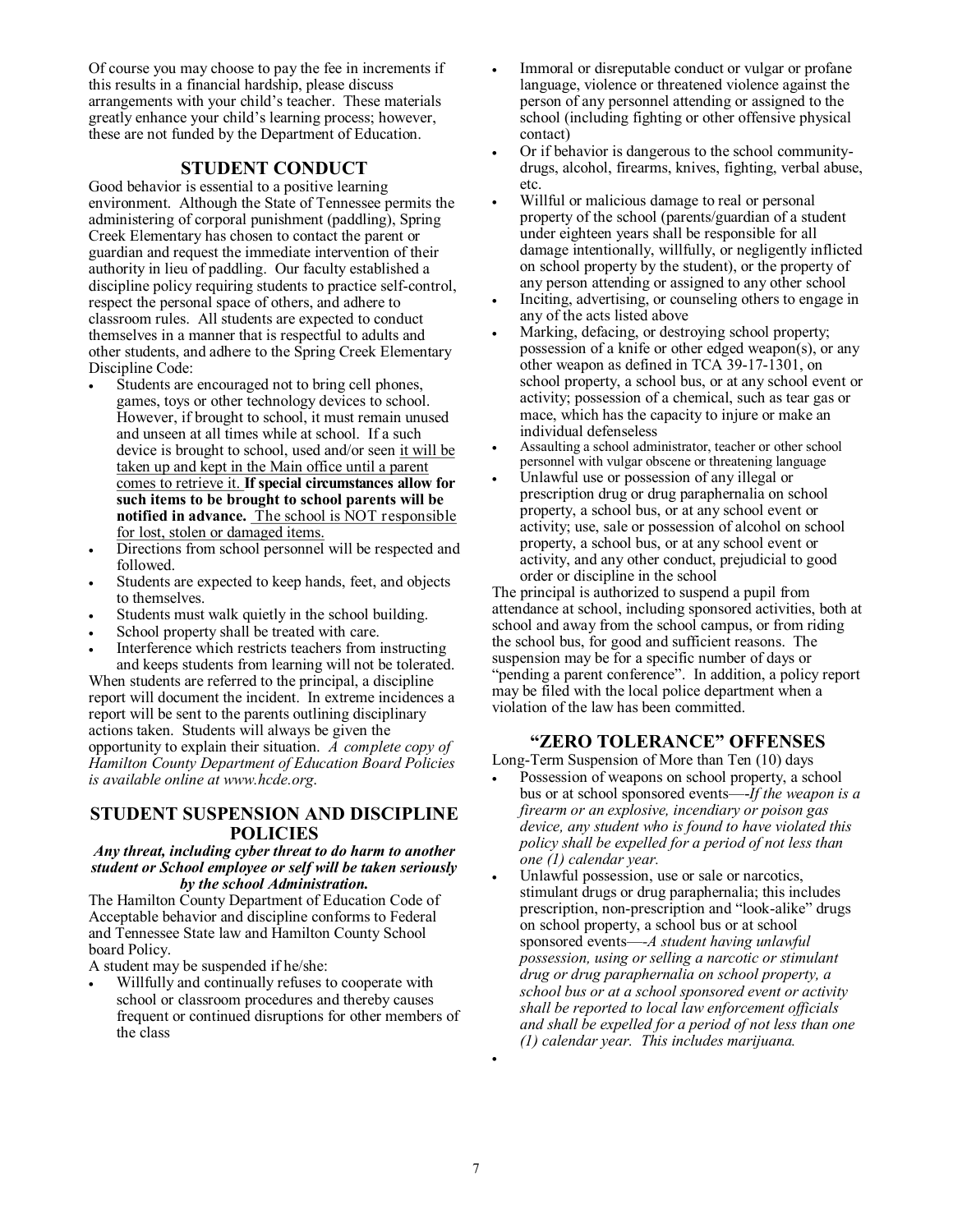Battery upon any teacher, principal, administrator, or any other employee of the Hamilton County Department of Education.—-*A student who commits battery upon any teacher, principal, administrator, or any other school system employee shall be reported to local law enforcement officials and shall be expelled for a period of not less than one (1) calendar year.*

## **OTHER SUSPENSIONS AND OFFENSES**

Other suspensions may include student fighting culminating in battery; assault/threatened assault; unlawful possession, use or sale of alcohol on school property, a school bus or at school sponsored events; other associated matters involving drug/alcohol and other controlled substances; rape, etc. (see board policy); sexual harassment, robbery, stealing, injuring or defacing property, criminal trespass/trespass in a school building (disorderly conduct), interference with government operations (false reports), threats/intimidation, extortion, gang related activity involving acts in violation of the law, or other acts prejudicial to discipline, law and order within the school, possession or use of tobacco products, misconduct on a school bus, etc.

#### **HARASSMENT POLICY**

Harassment/Bullying shall be considered the repeated act of annoying, pestering, teasing, worrying or troubling either verbally or in written form. In addition, behavior such as physical advances, gestures, verbal or written remarks of a sexual nature are considered totally inappropriate and will be not tolerated.

Harassment/Bullying will have occurred when:

- 1. It interferes with a student's work or the educational process.
- 2. It creates an intimidating, hostile, or offensive learning environment (all school related activities, school age child care, conduct on the bus or at the bus stop) Steps for intervention:
- 
- 1. Report incident to an adult in authority Confidentiality will be maintained and no reprisals/retaliation will occur as a result of good faith reporting
- 2. Investigate incident—all reported incidents will be investigated.
- 3. Notify/conference with parent/student as needed.
- 4. Administration of Consequences:
	- A. Offenders are subject to suspension or a recommendation for expulsion from school.
	- B. Consequences will be administered dependent upon the decision of the principal and teacher in conjunction with all parties involved.
	- C. If satisfactory resolution is not reached, the parent of the student may appeal.

## **ATTENDANCE**

Please review the following policy:

The Hamilton County Board of Education believes in the establishment of a tradition of regular school attendance for each student. This establishes the first step toward successful academic career culminating in a high school diploma and is an essential concept to teach for the job market.

**Note:** *In accordance with state compulsory attendance law, the parent, guardian, or other responsible person for a child is held responsible for the child's school attendance. Penalty is provided for the parents/guardians who fail to abide by this law. TCA 49-6-3009.*

The law requires that school officials report to the court any parents, guardian, or other person in parental relationships with children who are unlawfully absent from school for any five days during the school year. The parent, guardian, or other person having charge and control of a child is held strictly responsible for the child's school attendance. Penalty is provided for those parents or guardians who fail to observe the law. Each student is required to bring a written excuse for the absence, signed by the parent/guardian, or doctor as it applies, and given to the teacher when the student returns to school.

The policy establishes the following conditions under which student absences are acceptable:

- 1. Personal illness
- 2. Death in immediate family
- 3. Family illness (physician's statement giving the necessity of the student's services required)
- 4. Religious Holiday (prior approval required)
- 5. Personal (Doctor or dental appointment which cannot be scheduled at times other than school hours, court appearances, etc. Prior approval required)
- 6. School-sponsored activities

#### **TARDIES AND EARLY DISMISSALS**

Hamilton County Board Policy states, "Tardiness will not be tolerated as it consistently detracts from the time spent on task. Each interruption (arriving late or leaving early) takes away from the class concentration.

Class begins at 8:50 AM. Students will be counted tardy at 9:00 AM. Students arriving after 9:00 AM will need to be signed in at the office by a parent/guardian. To be eligible for a perfect attendance award, students should arrive on time every day. A student dismissed before 12:30 PM is counted absent for the day. If the student is dismissed before the school dismissal time, parents must sign students out in the office. **Photo identification is required for dismissals made from the office.**

A request to have a student excused from class early should be sent with the student the morning of the dismissal. The time and reason for leaving should be included. When possible, medical and dental appointments should be made outside of school hours. **On the spot early dismissals may not be honored past 3:15**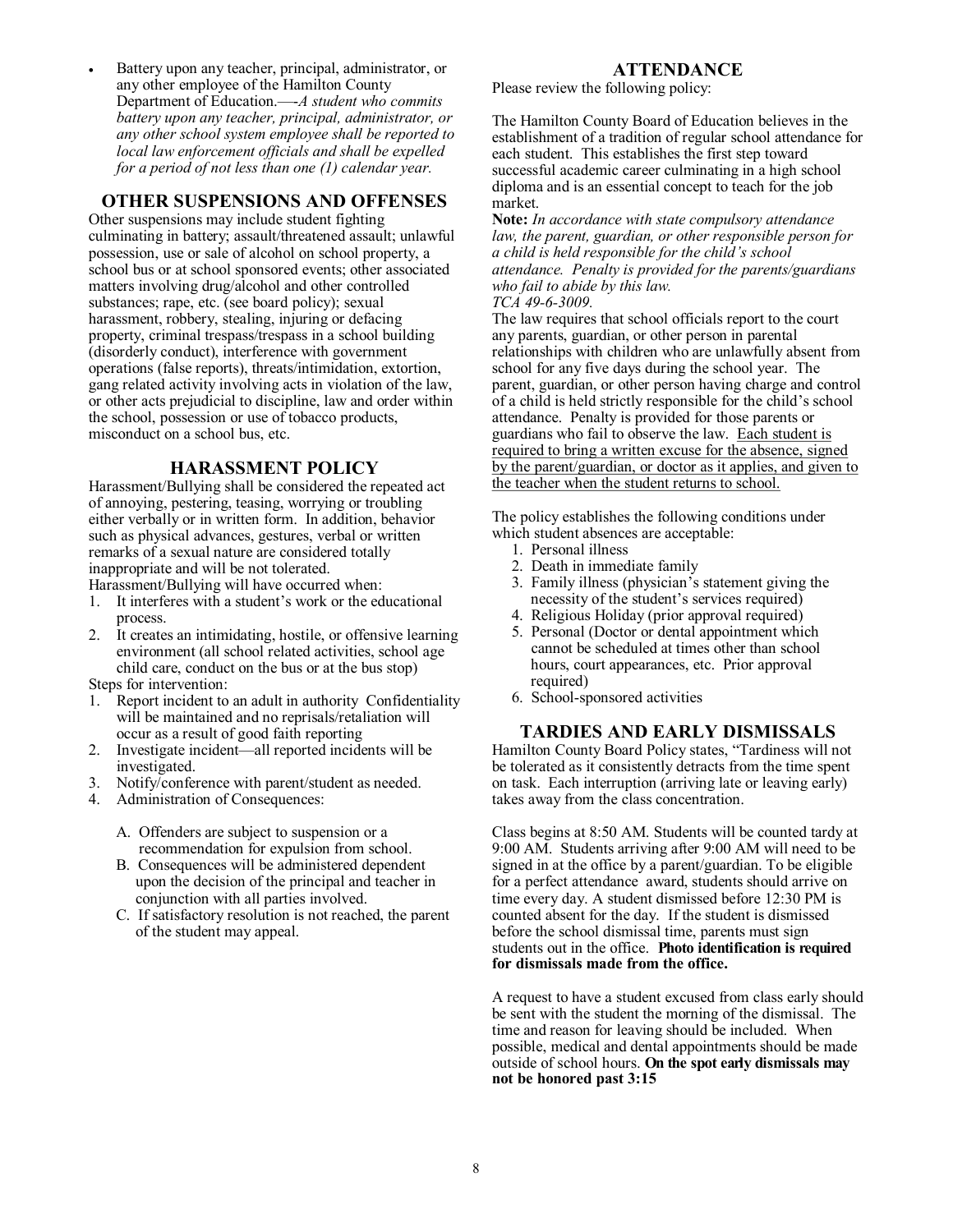When the parent/guardian, or designee, picks up a student at school, this person must report to the office and will sign/complete information on the dismissal card. **The only persons able to sign a student out for dismissal are those listed on the dismissal card. The custodial parent or guardian will be responsible for letting the office personnel know if there are restrictions, a copy of legal documentation given to the school, etc.**

The custodial parent or guardian may request that the school deny a specific individual(s) access to a student with legal proof of the parent/guardian's right to access.

Expect one of the school personnel to ask for identification.

A student missing over half  $(1/2)$  day by dismissal or tardy shall not be counted as present on attendance reports. Board Policy 435-G:

#### **End of year celebrations, trips, events—including 5th grade promotion may be forfeited due to poor attendance and/or behavior.**

The teacher will not release the student without the proper dismissal procedures being followed through the school office.

#### **For the safety of all students and staff, expect the school personnel to ask for valid identification of any visitor who is on the school premises.**

## **HAMILTON COUNTY DEPARTMENT OF EDUCATION POLICY**

Any person who trespasses in the building of any public school and who engages in any disorderly conduct is guilty of a misdemeanor. For all purposes, the phrase "disorderly conduct' shall include the following actions:

- Defacing, damaging or destroying property;
- Drinking intoxicating beverages or being in a drunken condition;
- Engaging in any action which constitutes a breach of the peace;
- Refusing to comply with lawful directions of school personnel, including a request to leave the school premises;
- Disrupting the school day by interrupting classes or loitering in the halls.

## **TRANSPORTATION**

(Special Instructions)

**Special transportation instructions must be written. In cases of emergencies, a parent may call the school.**  Office personnel have been asked not to interrupt classes for "reminders" as to transportation changes. If the child does not have a note from the parent, he/she will be sent home by regular method. Please realize that changes in transportation are extremely hard to keep up with for

over 700 children! **Visitation arrangements should be completed after the child arrives at his/her home.** Bus drivers have instructions to require the children to ride the regular bus.

*Instructions given to young children as they leave the house are rarely remembered. Please have a standard, set policy which your child understands.* Should a change require alternate transportation provisions, please send a written note to the teacher stating the change and the day/ days it will be in effect.

**Students, who are not in child care, are not to be on the school grounds before school begins. There are no adults available to care for the child before or after school. THIS IS CONSIDERED DESERTING A CHILD AND LEAVING A CHILD WITHOUT ADULT SUPERVISION; THIS IS CONSIDERED** *NEGLECT.* **If a student is consistently on the school grounds before school begins and after all bells have rang and buses have left in the afternoon, they will be sent to SACC. We will attempt to notify the parents and the parent will be billed for the service. If not registered for child care local authorities may be called.**

## **Changes to transportation must be submitted in writing through the Agenda.**

## **WALKERS**

All walkers will be dismissed from the lower hall exit area before cars/buses leave in the afternoon. The walkers are to leave the school property immediately and not return to the premises.

## **BUS TRANSPORTATION**

The bus driver will not tolerate any misconduct on the bus. Any misconduct will be reported to the principal's office by the driver. Any continuation of any such actions will result in a bus suspension.

Policy: "A pupil shall become ineligible for pupil transportation when his behavior is such as to cause dissension on a school bus, or when he disobeys state or local regulations pertaining to pupil transportations."

#### **Some bus violations are as follows:**

-getting out of seat -destruction of property -fighting -pushing -tripping -excessive mischief -smoking/use of tobacco -eating/drinking -littering -rude/discourteous -unacceptable language -disobedience -throwing objects in or out of the bus -sticking hands/head out of window Bus transportation is a privilege and is conditioned on good behavior and observance of the rules.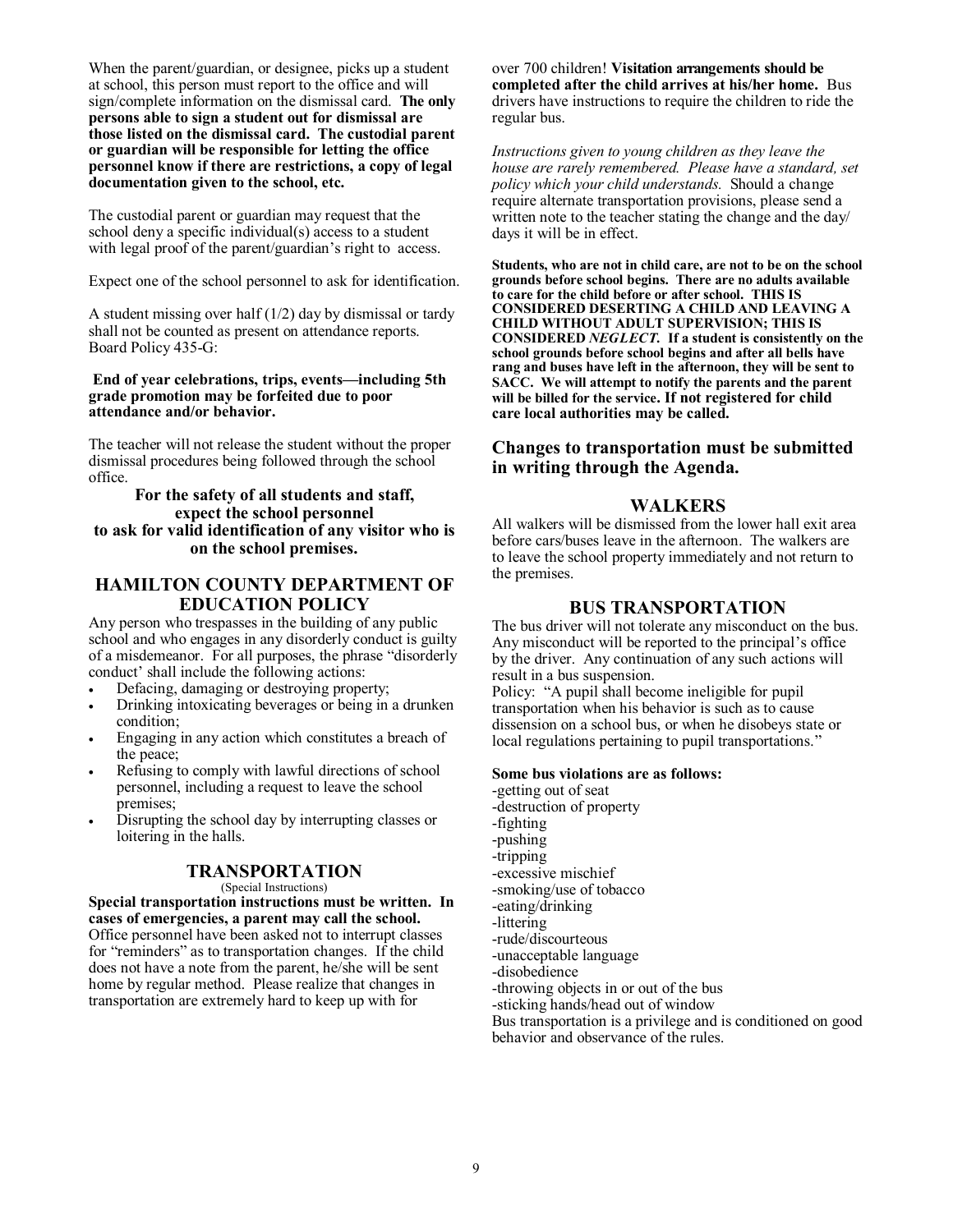## **OUR BUS TRANSPORTATION GUIDELINES**

- 1. Be on time at the designated school bus stop. Help keep the bus on schedule, as buses will not wait for late arriving passengers.
- 2. Do not stand in roadway while waiting for the bus.
- 3. Wait until the bus comes to a complete stop before attempting to enter the bus.
- 4. Do not extend arms or head out of the bus window.
- 5. Stay in your seat and do not attempt to move about while the bus is in motion.
- 6. Loud talking or yelling is prohibited as this could divert the driver's attention and cause a serious accident. Classroom conduct should be observed.
- 7. Profane, offensive, immoral language, improper conduct, and smoking are ALL prohibited.
- 8. Keep books, packages, coats, and all other objects out of the aisles.
- 9. Do not throw any objects on or from the bus.
- 10. Be absolutely quiet when approaching or crossing railroad tracks.
- **11.** Do not in any way damage seats or the inside/outside of the bus. **Persons responsible for damage will be required to pay for the cost of repairs.**
- 12. Help look out for the safety and comfort of small children.
- 13. Drivers are in full charge of the bus and must be obeyed at all times.
- 14. Students must not cross the road in back of bus; always cross in front.
- 15. In case of an emergency, remain on the bus until instructions are given by the driver.

## **FIELD TRIPS**

There are some special programs and local places of interest that fit into our curriculum and are educationally expanding. All field trips are optional for each student. The cost of field trips varies depending on the admission and transportation. If cost is a factor in your child's attendance, please notify the teacher. A parent or student decision to not attend a field trip needs no explanation; however, participation is strongly encouraged due to the educational benefits derived. The student will report to school as usual and a day of instruction will be provided.

All field trip information will be provided to parents prior to the trip. **Permission slips and monies must be signed and returned promptly to the teacher by designated date and time on permission slip, no exceptions**. Children will not be allowed to leave the school grounds without a signed Parent Permission Form. Normally students will have several days in which to obtain permission.

## **CHAPERONE GUIDELINES**

The purpose of a chaperone is to be responsible for a group of children from the beginning of a field trip to the end. This includes keeping the students in sight and making them follow rules throughout the field trip. Even though the teacher is ultimately responsible for the welfare of these children, we are counting on the chaperone to help make our job a little easier.

Please note the following:

- -In most situations the chaperone must pay.
- **-No other children are allowed to go on the field trip (example-other siblings, etc.)**

 -If the teacher is counting on you to chaperone a trip, please let her/him know as soon as possible if you see that you will not be able to go; then, the teacher will have time to find a replacement.

 -Children must ride on the school bus to and from the field trip.

 -Please follow the requests stated for the whole group. For example, if the plan is to bring a sack lunch, don't plan to stop by McDonald's and get your child a meal. -When chaperoning a group of students, you need to supervise those students at all times. We want you to enjoy the trip; however, socializing with the other chaperones/teachers is not a priority. Watching the students and their safety is the utmost priority. -Please help our trip run smoothly by not deviating from the "plan" and fulfilling your responsibilities as a chaperone.

## **CAFETERIA**

The cafeteria will offer two entrée choices each day. A variety of milk choices will be offered with all lunches. Lunch boxes and sacks lunches, as always, are fine if "home prepared". Students will proceed through the line and enter their six-digit account number and then will be directed to their seat by monitors.

The cafeteria is a place where good food can be found and is a place where good human relations can be developed. Here, each student is expected to practice the general rules of good manners that one should find at home. Some simple rules of courteous behavior that make the lunch period pleasant and relaxed are:

- 1. NO FAST FOOD IS ALLOWED.
- 2. No glass containers are to be brought to school.
- 3. No soft drinks are allowed.
- 4. No metal pop top containers, i.e. pudding, fruit, etc. are allowed.
- 5. Saving seats is permitted only for parents/guests.
- 6. Leaving the cafeteria is allowed only in an emergency situation and with permission from the cafeteria monitor.
- 7. Students are to stay in their seats until their teacher arrives to dismiss them. Students should raise their hands for the cafeteria monitor if they need assistance.
- 8. Loud talking is unacceptable, use an inside voice.
- 9. Sharing food is discouraged due to allergy concerns.